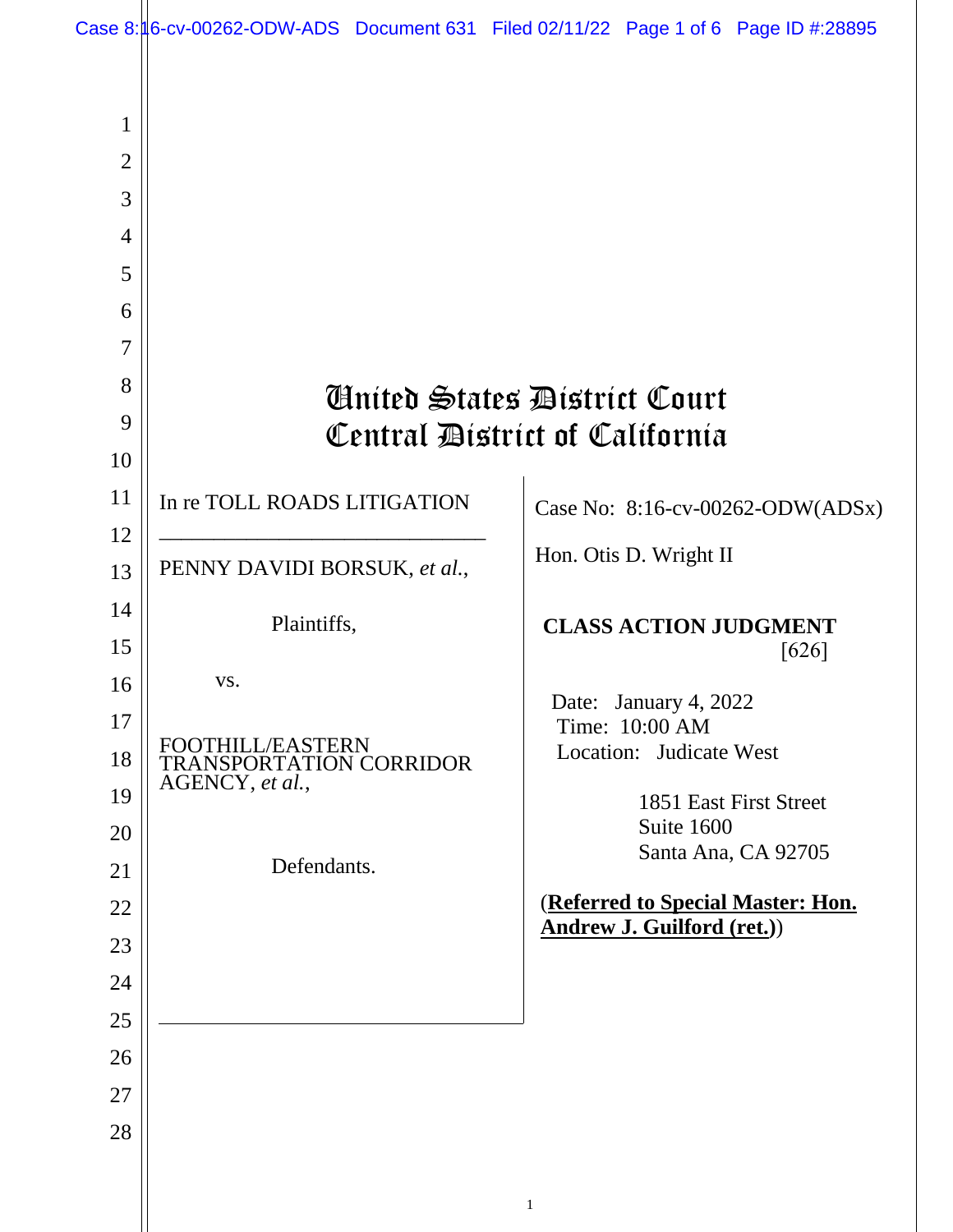1 2 3 4 5 6 7 On April 12, 2021, Plaintiff Dan Golka on behalf of himself and the proposed Settlement Class (as defined below) ("Plaintiff") and Defendants Orange County Transportation Authority, Darrell Johnson and Lori Donchak (collectively "OCTA"), and Defendant Cofiroute USA, LLC ("Cofiroute") (OCTA and Cofiroute are collectively referred to as "Defendants") entered into a Settlement Agreement and Release ("Agreement")<sup>1</sup>. The settlement reached by Plaintiff and Defendants is referred to herein as the "Settlement."

8 9 10 On May 17, 2021, this Court granted preliminary approval of the Agreement and ordered that notice be sent to the Settlement Class ([Dkt. 600](https://cacd-ecf.sso.dcn/n/cmecfservices/rest/file/finddoc?caseYear=2016&caseNum=00262&caseType=cv&caseOffice=8&docNum=600), "Preliminary Approval Order").

11 12 13 14 15 Concurrently with entry of this Class Action Judgment, this Court granted final approval of the Settlement. Now pursuant to this Court's Order Granting Final Approval of Class Action Settlement ("Final Approval Order"), and the Plainiff, Final Settlement Class Members and Defendants having so agreed as provided in the Agreement, and good cause appearing therefor,

16

17

**IT IS ORDERED, ADJUDGED AND DECREED** in favor of Defendants and against the Final Settlement Class Members as follows:

18 19 20 21 1. On Count V of Plantiff's Corrected First Amended Consolidated Class Action Complaint ("Complaint"), as the Court determined in its Order Regarding Defendants' Motion to Decide Key Legal Questions [\(Dkt. 566\)](https://cacd-ecf.sso.dcn/n/cmecfservices/rest/file/finddoc?caseYear=2016&caseNum=00262&caseType=cv&caseOffice=8&docNum=566), the Court finds and declares that:

22 23 24 25 26 a. It is not a violation of California Streets & Highways Code section [31490](https://www.westlaw.com/Link/Document/FullText?rs=USCLink&vr=3.0&findType=Y&cite=ca%2Bstr%2B%2Bhwy%2Bs%2B31490&clientid=USCourts) ("Section 31490") for OCTA or its processing agency (as defined in [California](https://www.westlaw.com/Link/Document/FullText?rs=USCLink&vr=3.0&findType=Y&cite=ca%2Bvehicle%2Bs%2B40253&clientid=USCourts)  [Vehicle Code section 40253](https://www.westlaw.com/Link/Document/FullText?rs=USCLink&vr=3.0&findType=Y&cite=ca%2Bvehicle%2Bs%2B40253&clientid=USCourts)), including Cofiroute, to send a license plate number of a vehicle which incurred a toll violation and the violation date directly or indirectly

27

<sup>28</sup> <sup>1</sup> Unless otherwise defined, all terms used herein have the same meanings as set forth in the Agreement [\(Dkt. 594-3](https://cacd-ecf.sso.dcn/n/cmecfservices/rest/file/finddoc?caseYear=2016&caseNum=00262&caseType=cv&caseOffice=8&docNum=594&docSeq=3)).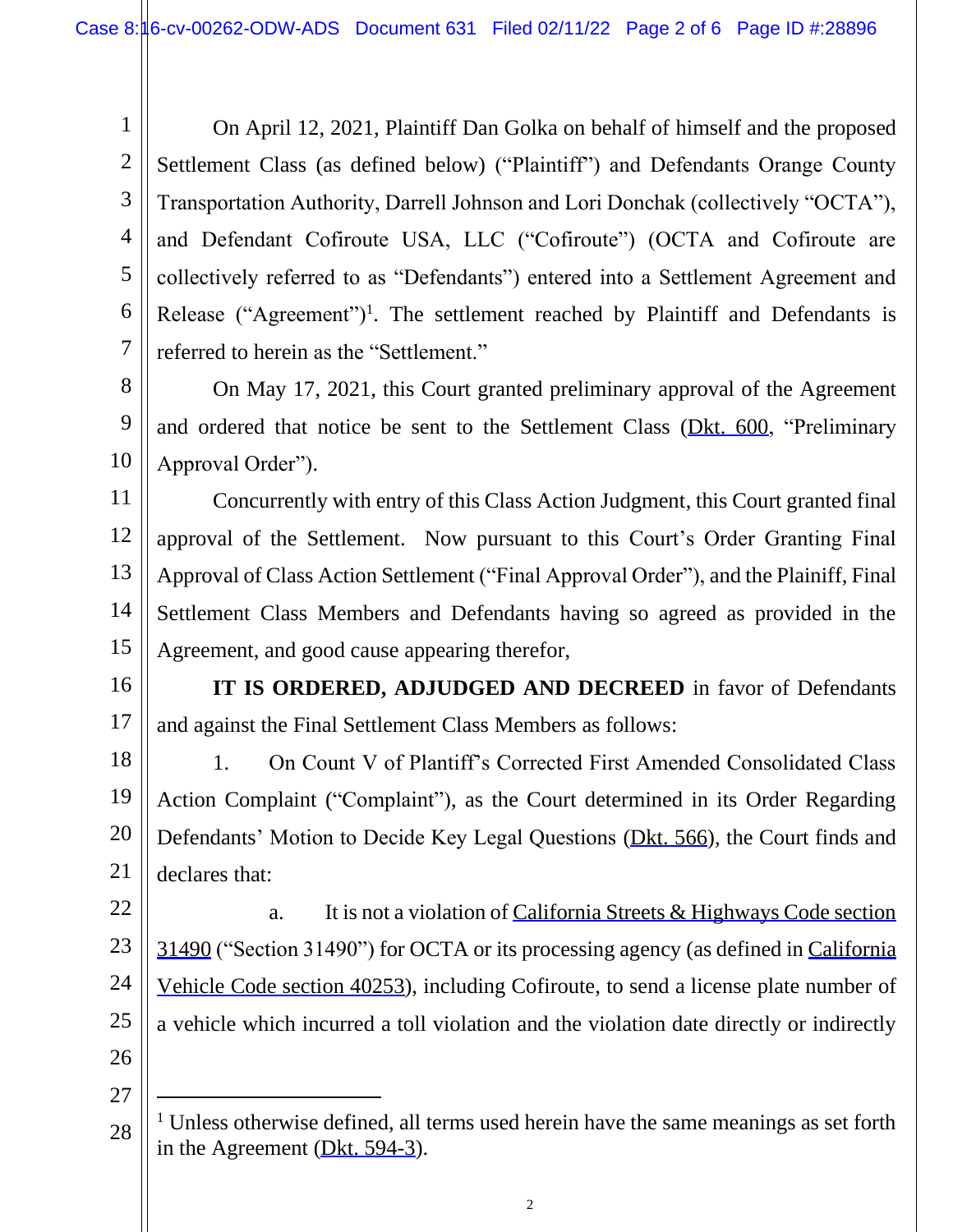1

2 3 4 5 6 through a vendor to a department of motor vehicles to get the registered owner's name and address so the agency can send a notice of toll evasion violation to the registered owner or to send a license plate number directly or indirectly to a department of motor vehicles for a second or subsequent violation to get the registered owner's name and address so the agency can send a notice of toll evasion violation to the registered owner;

7 8 9 10 11 b. It is not a violation of Section 31490 for OCTA or its processing agency, including Cofiroute, to send to the California Department of Motor Vehicles the information it requires to prevent the registration of a vehicle that incurred a toll violation from being renewed until outstanding tolls and penalties are paid as authorized by [California Vehicle Code sections 40267\(a\)](https://www.westlaw.com/Link/Document/FullText?rs=USCLink&vr=3.0&findType=Y&cite=ca%2Bvehicle%2Bs%2B40267&clientid=USCourts) and [4770\(a\)](https://www.westlaw.com/Link/Document/FullText?rs=USCLink&vr=3.0&findType=Y&cite=california%2B%2Bvehicle%2B%2Bcode4770&clientid=USCourts);

12 13 14 15 16 c. It is not a violation of Section 31490 for OCTA or its processing agency, including Cofiroute, to send to the California Franchis Tax Board ("FTB") the information the FTB requires to intercept a toll violator's tax refund or lottery winnings and use them to pay outstanding tolls and penalties as authorized by California Government [Code sections 12419.10](https://www.westlaw.com/Link/Document/FullText?rs=USCLink&vr=3.0&findType=Y&cite=ca%2Bgovt%2Bs%2B12419%2E10&clientid=USCourts) and [12419.12](https://www.westlaw.com/Link/Document/FullText?rs=USCLink&vr=3.0&findType=Y&cite=california%2B%2Bgovernment%2B%2Bcode12419%2E12&clientid=USCourts);

17 18 19 20 21 d. It is not a violation of Section 31490 for OCTA or its processing agency, including Cofiroute, to send to a vendor the name and address of the registered owner of a vehicle which incurred or other person responsible for a toll violation to obtain an updated address to send a notice directly related to a toll evasion violation;

22 23 24 25 e. It is not a violation of Section 31490 for OCTA or its processing agency, including Cofiroute, to send to a car rental company the information required to be included in a notice of toll evasion violation when a vehicle owned by that car rental company incurs a toll violation; and

26 27 28 f. It is not a violation of Section 31490 for OCTA or its processing agency, including Cofiroute, to send another transporation agency the license plate number, transponder Hex ID number, unique account identifying number, date and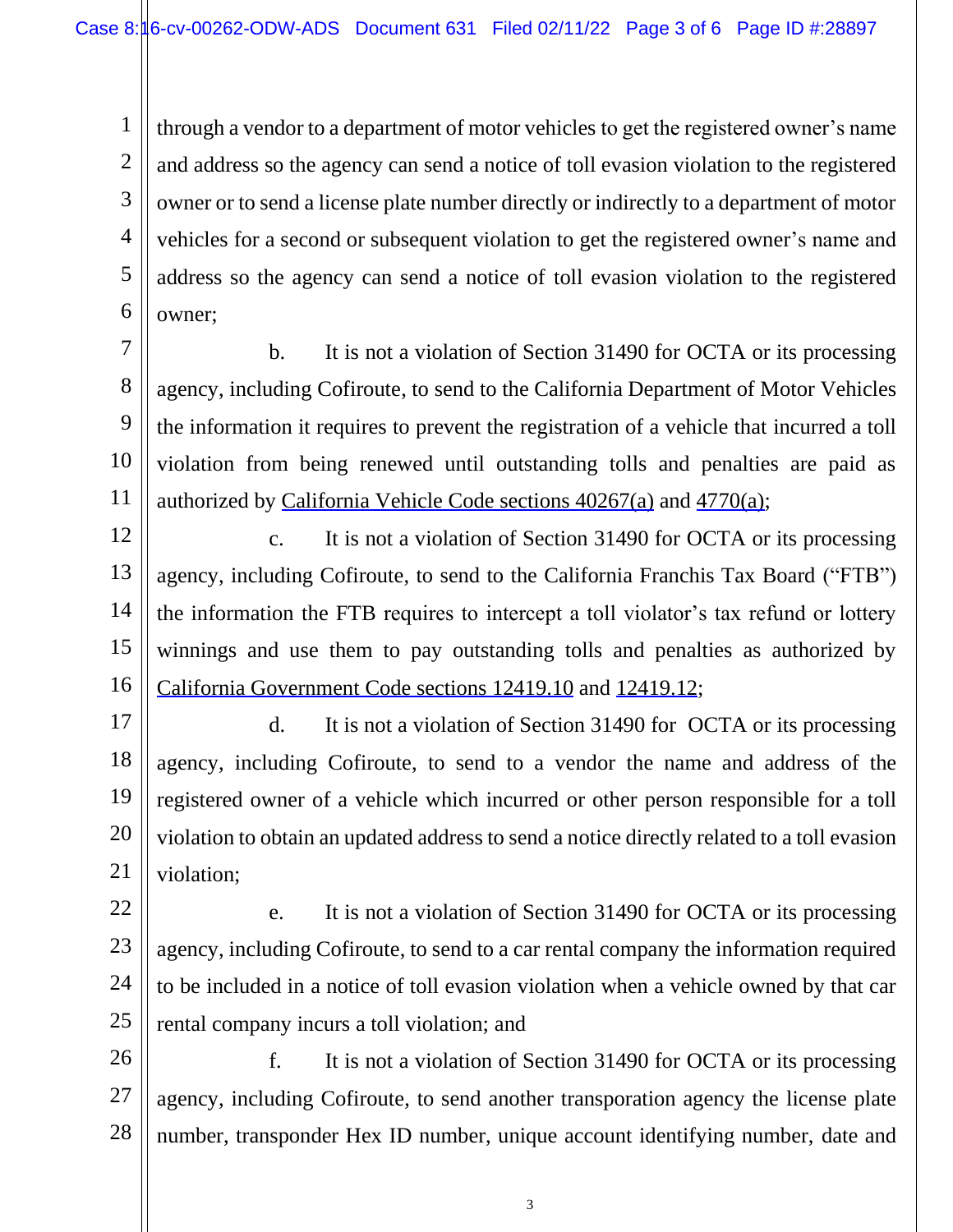1 2 3 4 time of transaction, and toll plaza and/or lane of the other transportation agency's accoutholder's use of its toll road or toll lane for purposes of interoperability as authorized by [California Streets and Highways Code section 27565\(a\)\(2\)](https://www.westlaw.com/Link/Document/FullText?rs=USCLink&vr=3.0&findType=Y&cite=ca%2Bstr%2B%2Bhwy%2Bs%2B27565&clientid=USCourts) and required by the California Toll Operators Committee interoperability specifications.

5 6 7 8 9 10 11 12 13 14 2. On Counts III and IV of the Complaint, as the Court determined in its Orders Regarding Defendants' Motions For Partial Summary Judgment ([Dkt. 297\)](https://cacd-ecf.sso.dcn/n/cmecfservices/rest/file/finddoc?caseYear=2016&caseNum=00262&caseType=cv&caseOffice=8&docNum=297) the Court finds and declares that Defendant OCTA's toll violation enforcement procedures, including (a) OCTA's use of addresses of registered owners obtained from departments of motor vehicles to send notices of toll evasion violation, (b) the display of signs on the 91 freeway announcing the 91 Express Lanes, (c) OCTA's administrative review process for toll evasion violations; and (d) the bond requirement for OCTA's administrative review, are not facially a violation of the Due Process Clause of the Fourteenth Amendment of the United States Constitution or Article I, Section 7(a) of the California Constitution.

15 16 17 3. All other counts or claims alleged in the Complaint are hereby dismissed with prejudice and, except as otherwise provided in the Agreement or ordered by the Court, each party shall bear his, her or its own costs and attorney's fees.

18 19 20 4. Plaintiff and Final Settlement Class Members are hereby permanently enjoined from bringing, joining, or continuing to prosecute any Released Claims against any of the Defendants or the Released Parties.

21 22 23 **IT IS FURTHER ORDERED ADJUDGED AND DECREED** against Plaintiff and all Settlement Class Members, regardless of whether they opted out or excluded themselves from the Final Settlement Class, that:

24 25 26 27 28 1. The Court finds and declares that providing Settlement Class Member Information to the Class Administrator pursuant to the Agreement, the Preliminary Approval Order, Court ordered Class Notice, or the Final Approval Order does not violate Section 31490 or any other federal, state or local constitution, statute, rule, regulation or policy purporting to limit the disclosure of the personally identifiable

4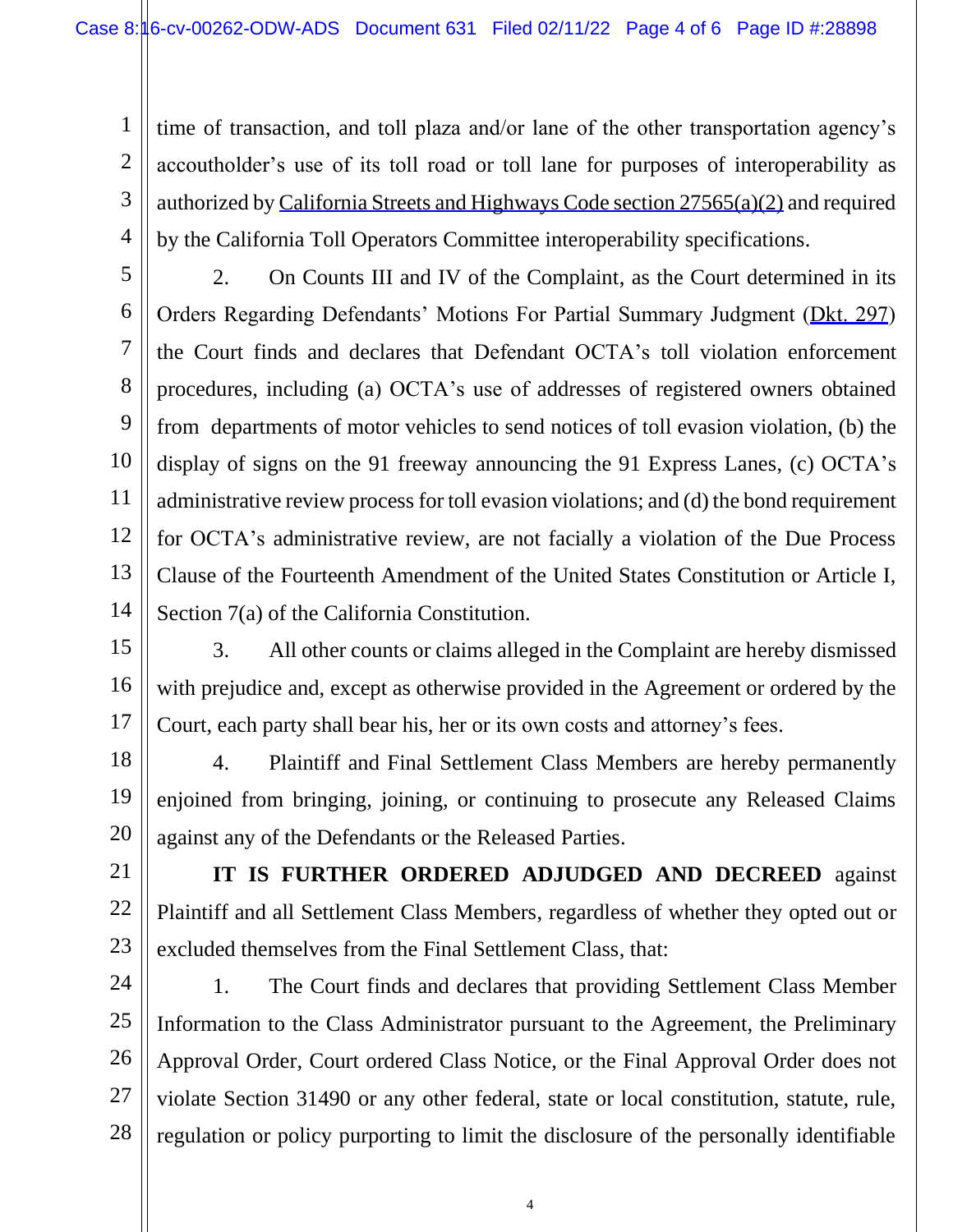1 2 information that is reasonably necessary to provide notice to the Settlement Class Members and to otherwise implement this Settlement

3

4

5

6

7

8

9

10

11

12

13

14

2. Plaintiff and Settlement Class Members are permanently enjoined from filing or pursuing any claim or litigation against Defendants OCTA, Cofiroute, Foothill/Eastern Transportation Corridor Agency and San Joaquin Hills Transportation Corridor Agency, 3M Company, BRiC-TPS, LLC, and any other person or entity who provided or provides information to the Class Administrator pursuant to the Preliminary Approval Order or Final Approval Order, and any of their respective officers, agents, employees and attorneys, asserting that compliance with the obligations imposed by the Agreement, the Preliminary Approval Order, Court ordered Class Notice, or Final Approval Order violates Section 31490 or any federal, state or local constitution, statute, rule, regulation or policy purporting to limit the disclosure of the personally identifiable information that is reasonably necessary to provide notice to the Settlement Class and to otherwise implement this Settlement.

15

16

17

18

19

20

## **IT IS FURTHER ORDERED ADJUDGED AND DECREED** that:

1. Defendant OCTA shall, for a period of 10 years, maintain its maximum toll violation penalty at no more that \$100.00 per violation. The Court finds and declares that a maximum penalty of \$100.00 per violation is not facially a violation of the Excessive Fines Clause under the Eighth and Fourteenth Amendments of the United States Constitution or Article I, Section 17 of the California Constitution.

21 22 23 24 25 26 27 28 2. Unless there is a change in current law governing the personally identifiable information of a toll violator that a transportation agency may provide to a third-party debt collection agency, the only personally identifiable information of a toll violator Defendant OCTA, and its processing agency, including Defendant Cofiroute while acting in its capacity as processing agency for OCTA, shall provide a third-party debt collection agency is the information contained in the relevant toll violation notice, any updated contact, address and/or email information, and a unique violation number and toll violator identification number. Defendant OCTA and its

5